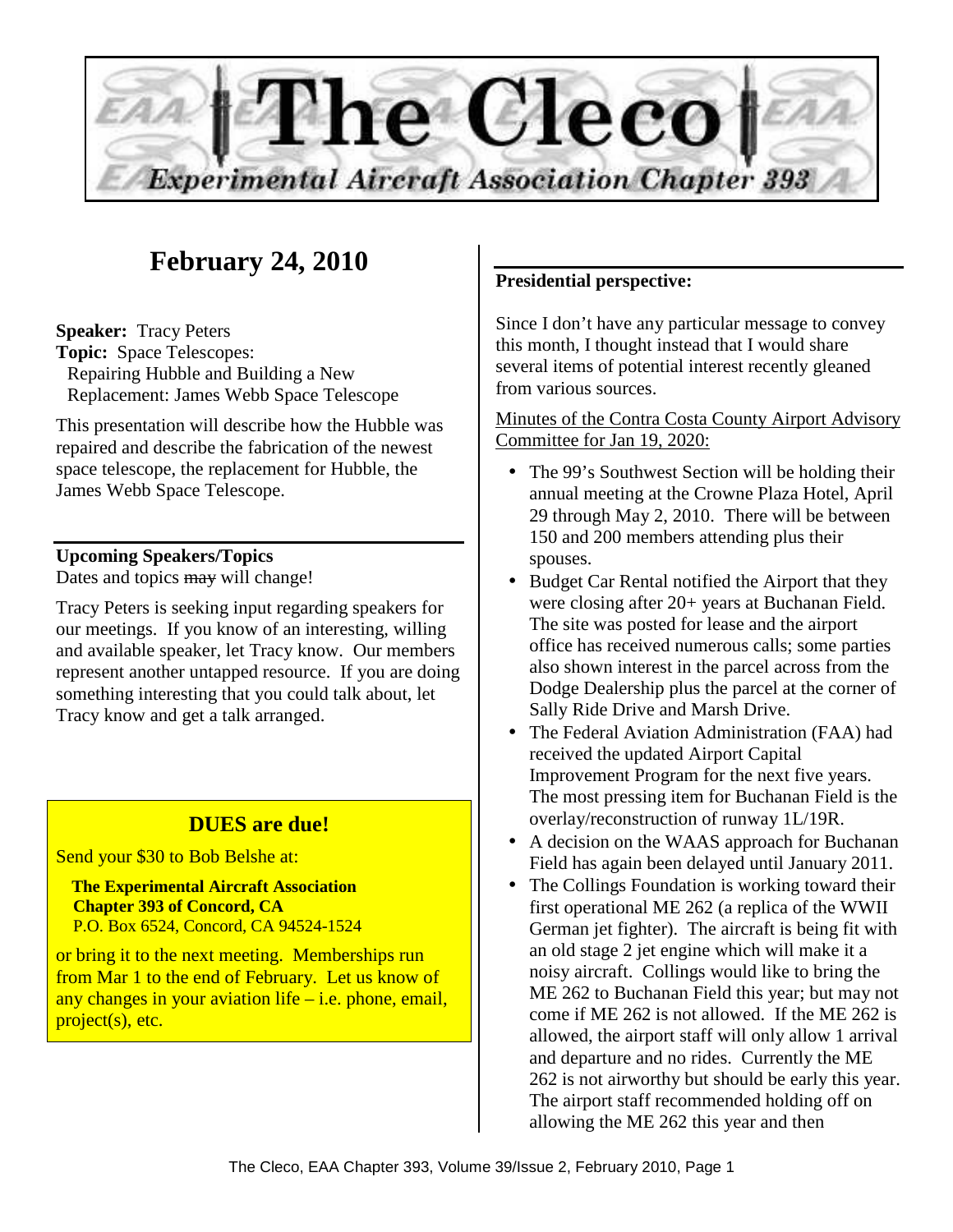reassessing for 2011 after talking to other airports where the ME 262 was displayed. This recommendation was adopted by the Airport Advisory Committee.

• There is a problem with autos parking along the tiedowns on the east ramp when the pilot's lounge is in use. Airport staff is looking for ideas to resolve this issue and will propose a solution at the next meeting.

# EAA Chapter E-Gram Feb. 12, 2010:

• The 2009 Young Eagle Pilot Credits will be in the hands of Chapter Coordinators by the end of February. For the second year, the credits will retain their value at \$5 each and can be used in a variety of ways from supporting campers at the Air Academy to local Young Eagle efforts. Since our chapter flew over 100 Young Eagles last year, we will have over \$500 in credits. I urge each member to consider promoting a young person, perhaps a son or daughter, niece or nephew between the ages of 12 and 18, to attend one of the Air Academy sessions this summer. Our credits could go a long way towards paying for the lucky young person's expenses. For more information, go to http://eaa.org/airacademy/.

### EAA E-Hotline Feb. 11, 2010:

• EAA AirVenture Oshkosh is saying "thanks" to those who are serving and have served our country in the military, as this year those people will receive discounted admission pricing to the event scheduled for July 26-August 1. Advance admission purchase is now available through www.airventure.org/tickets. Active military members, reservists and veterans will receive up to a 20 percent discount on daily AirVenture admission. Daily admission purchased online through June 15 is \$28, while daily admission purchased after that date or at the gate is just \$30. Proof of military status or membership in a recognized veteran's organization is required when redeeming advance purchase tickets at the AirVenture entrance gates.

# **The Menu by Rick Bourgeois**

The menu for the next meeting is as follows (for just \$7):

- Spiral Cut Ham
- Dinner Rolls
- Green Salad & Potato Salad
- Chocolate Chip Cookies
- Beverages

Let Rick know your suggestions. Some we've already heard are: turkey, and corned beef.

Rick thinks a **pancake breakfast** would be fun. Do you? **Would you attend? Let Rick know!** 

MDPA has agreed to let us have a **refrigerator**. **Donation Needed!** 

**Minutes of Feb. 2, 2010 Board Meeting**  Submitted by Pete Mitchell, Secty

#### **The Board Meeting started promptly at 7:00pm.**

Present were President Bill Reining, Secretary Pete Mitchell, Treasurer Bob Belshe, Newsletter Editor Linda McKenzie, Young Eagles Coordinator Rich Sperling, Meals Chairman Rich Bourgeois, Webmaster Renee Robinson, Past President/Board Chairman Ken McKenzie, Past VP Guy Jones, Past Treasurer Louis Goodell.

Absent were Vice-President Tracy Peters, & Tom Howard Fly-Outs.

#### **Treasurers Report**

Combined Savings & Checking balance =  $$4,393.77$ **Revenues** *\$518*  Dues income \$390, Dinner Income \$128

**Expenditures** *\$499* 

Louis Goodell \$ 44 for Award Plaque & Certificate Frames.

EAA National \$321 Annual Chapter Insurance Renewal.

Ken McKensie \$95.97 Christmas Raffle Prizes. Louis Goodell \$41.80. for Postage & Newsletter Printing.

### **Dinner**

Rick's Menu for February will consist of Spiral Cut Ham, Green Beans, Potato & Green Salads, Dinner Rolls & Beverage.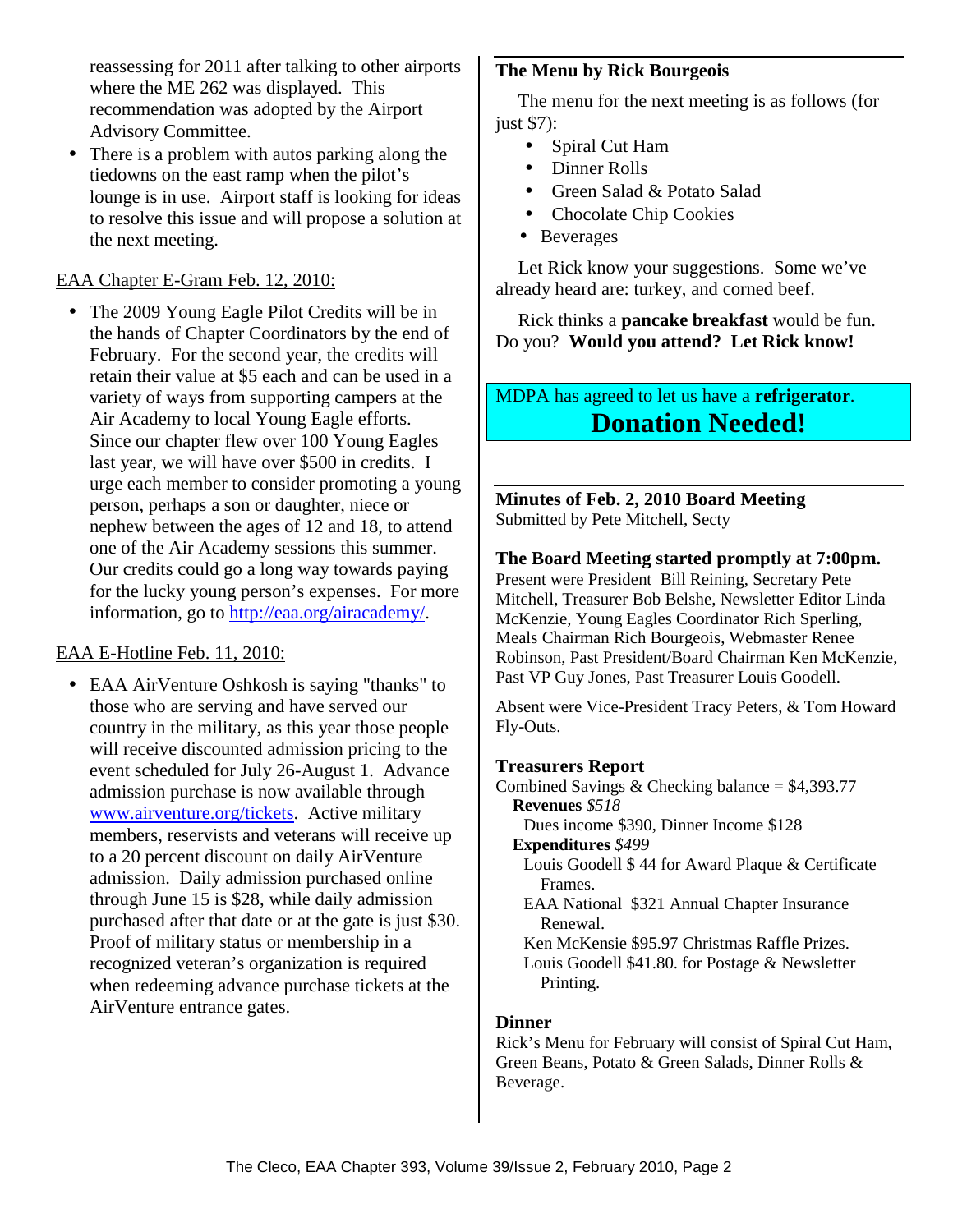# **Young Eagles.**

The Chapter received a \$505 check from EAA National, representing \$5 for each Young Eagle flown in 2008.

These funds have been spent on flight simulator equipment. A computer supplied Tracy Peters, along with the items Dick has acquired will allow us to provide a flight simulator introduction to Young Eagles while awaiting their flight.

Brian O'Lena is EAA's new Youth Programs Manager, He will be developing programs related to Sporty's Next Step initiative. See notice page 104 in the January Sport Aviation. Follow His columns for developments.

Young Eagles dates the year are as follows:

#### **April 10**

**June 20**, will be registration at Buchanan's open house, with a **June 26** Flight Date.

# **Sept 18**

**Oct 16** 

No groups, Scouts etc, are on board at this time.

Dick still has some awards to give out at the next meeting, hopefully the recipients will be present.

# **Newsletter Editor**

Bill Reining would like to have member profiles in future Clecos, starting with Board members. This month is tentatively Dick Sperling.

Linda is aware of a Lafayette local by-weekly publication that features interesting local residents. We might invite a reporter along for a Wednesday fly-out. To let people know about the Chapter.

### **Fly-Outs**

In an effort to improve participation the following suggestions were made:

Choose destinations early and publish them in the Cleco. Have a data base of pilots.

Emphasize Spring and Fall, April thru October. Use group mailings.

Renee will organize a Wednesday Fly-Out list.

### **Signs**

Signs are in development for the end of the building and near the entrance door. Bill Reining has forwarded the EAA Logo artwork to Tracy Peters, who will pass it along to the sign maker.

### **President**

The Letter of Agreement between 393 & MDPA is ready for signing.

**Athenian School** - Bill received a phone call from Mark Epperson an Alturas CA Chapter member eliciting support for an aviation project at the Athenian School in Danville. www.athenian.org/ Details to follow.

Bill enjoyed a visit to the Moffit Air Museum & Computer History Museum, both located on 101, just one exit apart.

**Moffett Field Museum.** Learn about the long, rich history of Moffett Field, from its initial construction on local farmland as a base for lighter-than-air craft, to its last days as the premier West Coast base for maritime patrol and anti-submarine operations. 650. 964.4024 www.moffettfieldmuseum.org/ 101 Exit 398A Adults \$5 Seniors \$3 Children \$2

The **Computer History Museum** has one of the world's largest collections of computing artifacts. Exhibits allow you to explore the computer revolution and its impact on the human experience. Located in the heart of Silicon Valley, 1401 N. Shoreline Boulevard, Mountain View, 101 Exit 399B. 650.810.1010 FREE

### **Webmaster**

Renee thanks Harvard for his assistance. She is balancing online Web courses with overtime at work. The Board of Directors has been updated. New pictures will follow.

### **Fly-outs** by Tom Howard

As always, please let me know if you have, or need a seat, so I can mix and match them.

Fly-outs are usually scheduled on the Saturday following our regular monthly meeting. If the weather is not conducive for flying, the event is often postponed to the following Saturday. Watch for email from Tom TurnPrez@sbcglobal.net, and be sure to give us your email address if you haven't been receiving fly-out information.

### **We are seeking ideas for new fly-out destinations.**

[Editor's note: Informal fly-outs also occur on irregular Wednesdays. Email harvardholmes@comcast.net to get on the list if you are interested. Often there is a spare seat for wingless aviators.]

# **Young Eagles** by Rich Sperling

2010 Calendar: **April 10 June 20 - Buchanan's open house registration for: June 26** Flight Date. **Sept 18 Oct 16**  Rich Sperling EAA Chapter 393 Young Eagles Coordinator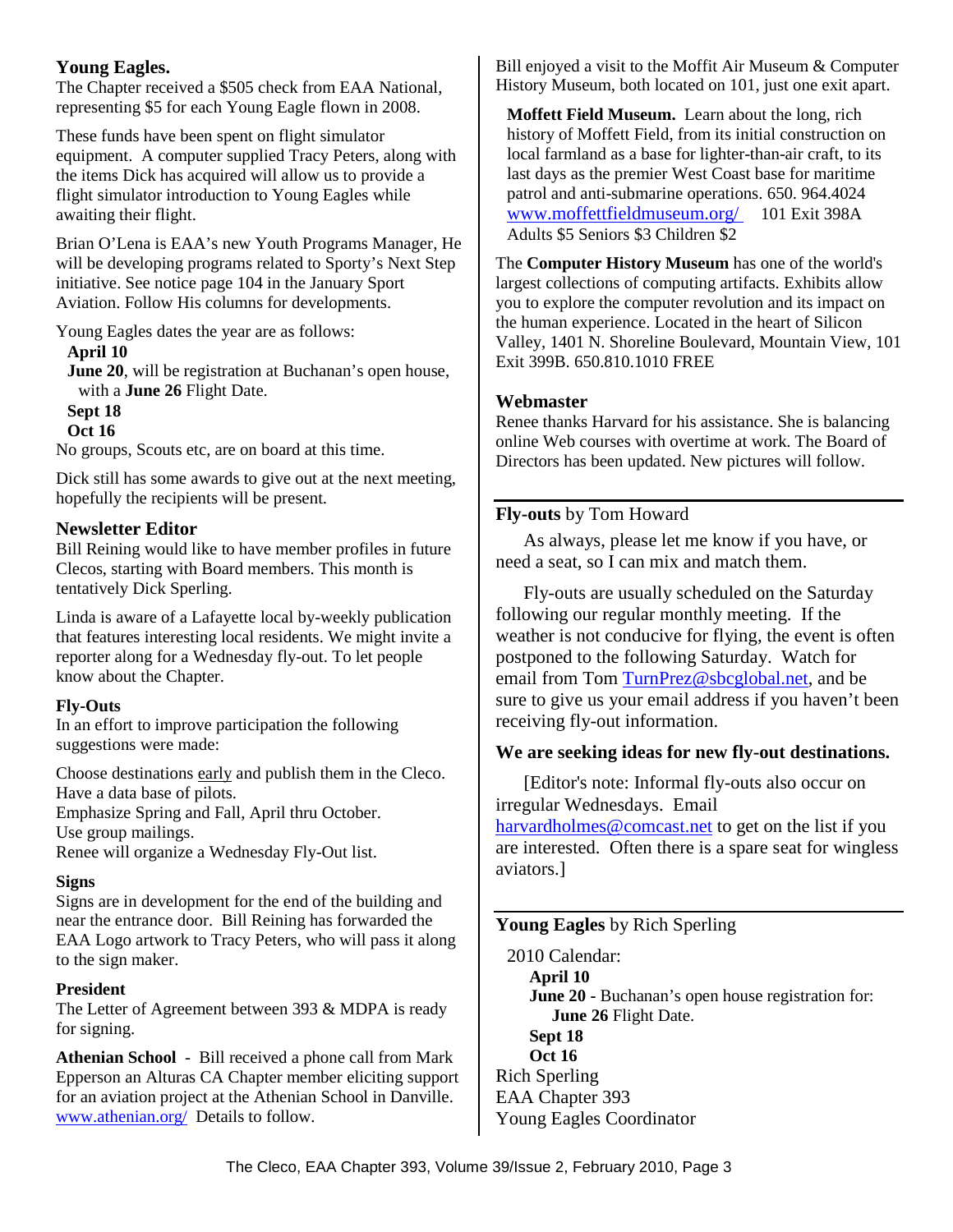**Pilots Beware:** you need to replace your paper pilot certificate by March 31, 2010.

**NOTE:** The following notice appeared in the Jan 8 issue of EAA's e-hotline. To see the entire publication click on the following link. http://www.eaa.org/ehotline/issues/100108.html

*Pilots who still have not replaced their old paper pilot certificate should do so now or risk being unable to exercise their hard-earned privileges in the not-toodistant future. All paper pilot certificates will expire after March 31, 2010. FAR 61.19(h) reads: "Except for a temporary certificate issued under §61.17 or a student pilot certificate issued under paragraph (b) of this section, the holder of a paper pilot certificate issued under this part may not exercise the privileges of that certificate after March 31, 2010."* 

#### Click here

www.faa.gov/licenses\_certicates/airmen\_certification/certi ficate\_replacement/ *to replace your airmen certificate. The FAA says to allow 4 to 6 weeks for mail processing and 7 to 10 days for online processing so don't delay!* 

#### **Review of January's Presentation**

Bill Reining spoke about the basic requirements for flying into Canada and then flying back to the U.S. Bill provided excellent information about the procedures that have been implemented as a result of 9/11.

The most important thing to remember is: **You cannot just jump in your airplane and go.**

The talk covered the following topics:

- Documents to carry with you
- Required equipment
- Electronic Advance Passenger Information System (EAPIS)
- Departing the U.S. and entering Canada
- Returning to the U.S from Canada
- General Tips
- Resources

The PowerPoint slides will be put on the website for easy review.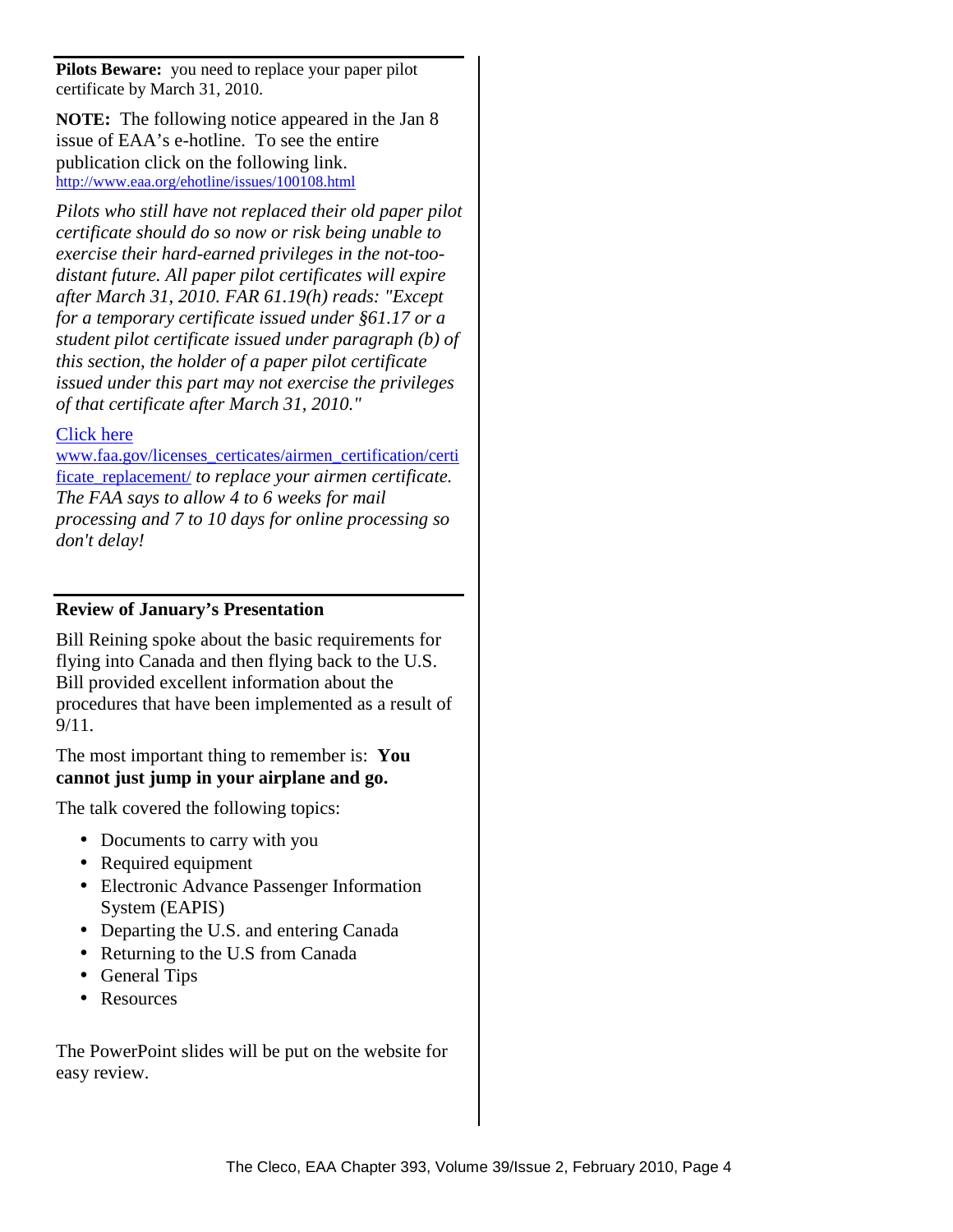#### **Hangar Space For Rent**

 West Ramp CCR Ideal for low wing homebuilt or Project under construction \$230/mo (shared space)

Contact - Pete Wiebens 925-933-7517

**HANGAR FOR SALE** 

Also available for rent at \$400/month

Hangar B-15, South facing \$56,000-with transfer of title **Contact** - Carl Johnston: cbj42@me.com or 775-220-3663

Details are available in the January Cleco

#### **HANGAR FOR SALE**

Hangar B-11 - \$60,000 **Contact** - Steve Crews: steve@bayareastairs.com or (707) 310-6276

Details are available in the January Cleco

#### **AIRCRAFT FOR SALE**

1974 CITABRIA 7KCAB Airframe Total Time: 7568 Hours Engine/HP: 150 HP Engine Times: 1131 SMOH

See Trade-A-Plane for more information: www.trade-a-plane.com/clsfdspecs/837368

**Contact** - Steve Crews: 707-310-6276 (phone)

#### **Thanks to our Donors and Sponsors**



**2693 Clayton Road, Concord Ca.94519** 

# **925 689 7220 or 676 5800**

www.alpinepastry.com

**The Experimental Aircraft Association Chapter 393 of Concord, CA**  P.O. Box 6524, Concord, CA 94524-1524 http://www.eaa393.org/ Email: nle@eaa393.org

Officers/Appointees for 2010-2011

President: Bill Reining pres@eaa393.org 510 479 7260 Vice President: Tracy Peters veep@eaa393.org 925 676 2114 Secretary **Pete Mitchell** secty@eaa393.org 925 586 6491 Treasurer Bob Belshe treas@eaa393.org 925 376 7677 Newsletter Ed. Linda McKenzie nle@eaa393.org 925 283 3119 Tech. Counselor Rick Lambert tc@eaa393.org 925 323 0041 Young Eagles **Rich Sperling** yec@eaa393.org 925 356 5656 Dinner Coordinator **Rick Bourgeois** RicFlyer@Comcast.net 925 432 9076 Fly-out Coordinator Tom Howard TurnPrez@SBCglobal.net 925 933 6015 Government Affairs **Rich Cunningham** Ex-President Ken McKenzie ex-vp@eaa393.org 925 283 3119 Photographer Tom Howard photog@eaa393.org 925 933 6015 Webmaster Renee Robinson webmaster@eaa393.org 510 828 1734